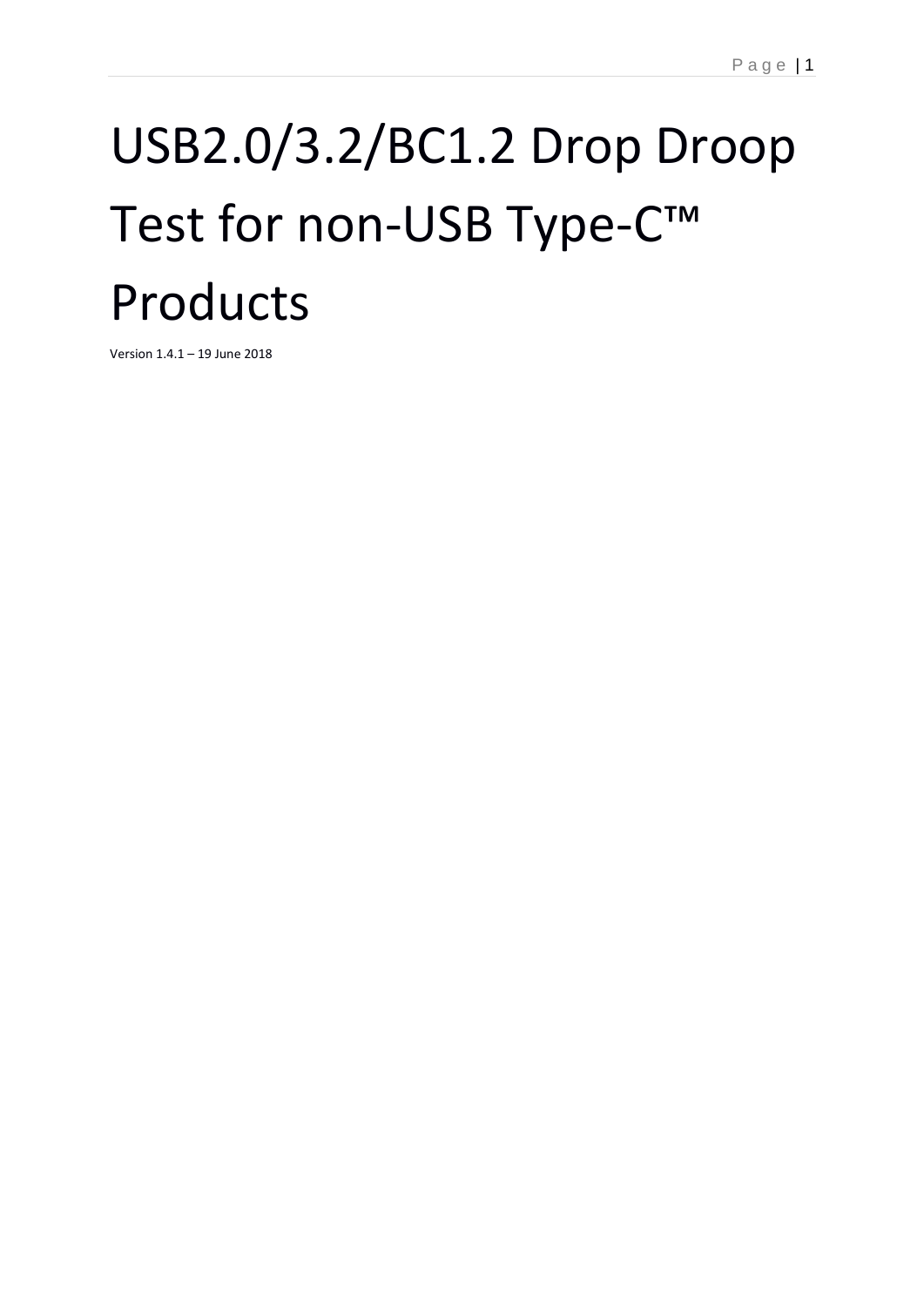# <span id="page-1-0"></span>Contents

| 4.1.1 |  |
|-------|--|
| 4.1.2 |  |
| 4.2   |  |
|       |  |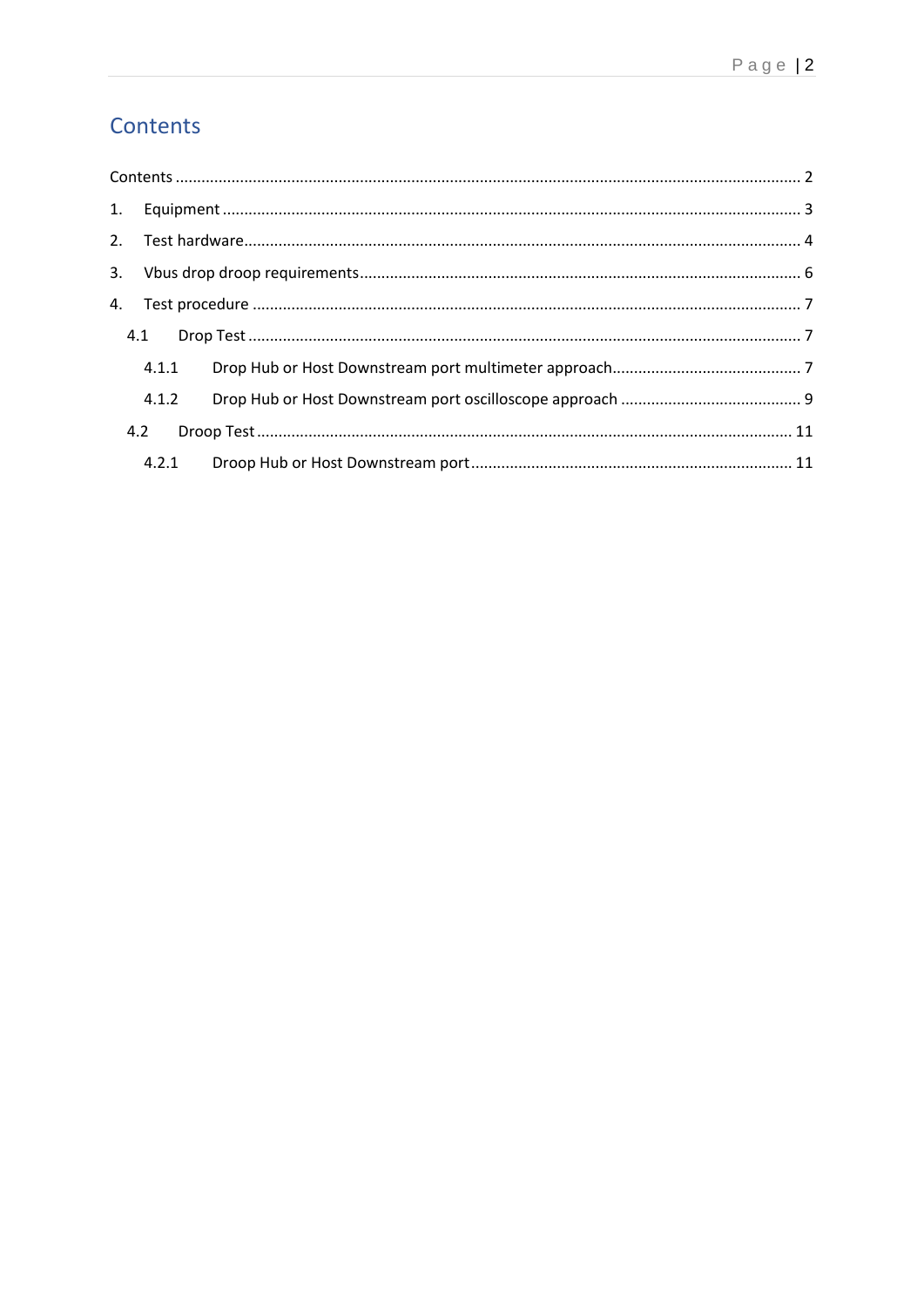# <span id="page-2-0"></span>1. Equipment

The equipment required for USB Drop Droop testing is:

- USB 2.0/3.2/BC1.2 Drop Droop Fixture
- Vbus breakout and measurement board
- Double banana plug with shorting bar
- Short USB extension cable (A-plug to A-receptacle)
- 1 meter USB 3.2 cables (Quantity depending number of downstream ports)
- Oscilloscope
- Multimeter (optional)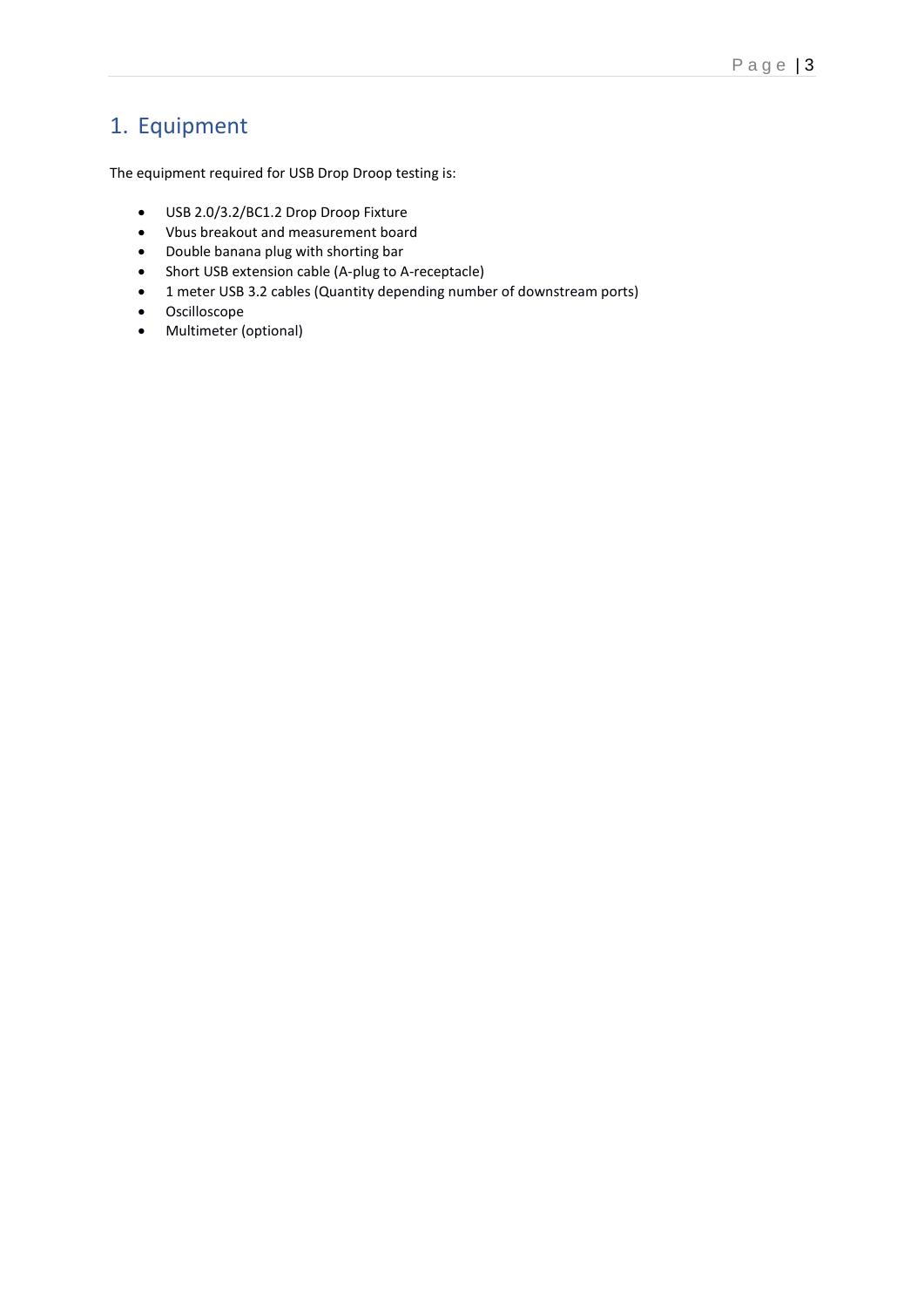## <span id="page-3-0"></span>2. Test hardware

The below Drop Droop fixture that can be purchased at [www.testusb.com](http://www.testusb.com/) or [www.fixturesolution.com.](http://www.fixturesolution.com/) The amount of load ports used for testing must be equal to the number of exposed ports on the DUT. For droop testing one droop port is required**.**

Following loads are available on the drop droop board Fixture:

Seven static drop loads are available that can be set to:

- 100mA
- 150mA
- 500mA
- 900mA
- 1500mA

One dynamic droop load that switches at 1 Hz and can be set to:

- 100mA
- 150mA
- 500mA
- External load (to connect your own load)

All drop and droop loads have 10uF capacitors placed for load purposes. A jumper setting must be made at each load port that is used for testing.



Figure 1: Drop Droop Fixture

Caution: the load resistors of the Drop Droop Fixture will get hot if the loads are turned ON for extended periods of time.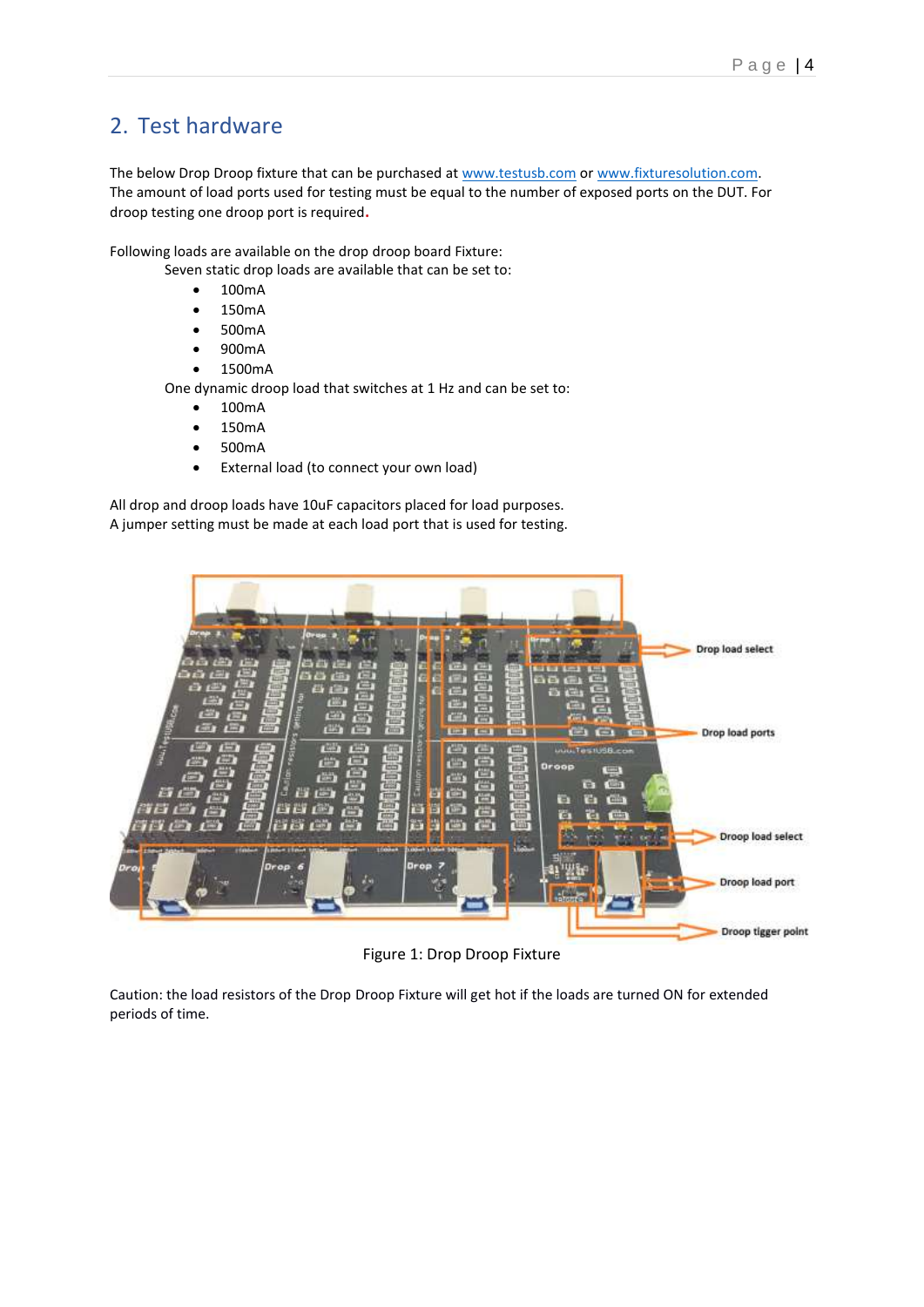The Vbus voltage measurement should be done as near to the downstream port as possible. Therefore the Vbus breakout and measurement board should be used.



Figure 2: Vbus breakout and measurement board

The Vbus breakout and measurement board has the following features:

- Multimeter measurement capabilities with banana plugs for:
	- o Vbus voltage
	- o Vbus Current
- Vbus measurement capabilities with oscilloscope probe tips (2.54mm pitch)
- Pass through of USB 3.2 data lines

The Vbus line is discontinued to be able to measure the current that is flowing on the Vbus line. For this reason, for measuring Vbus voltage the double banana plug with shorting bar (Figure 3) should be used.



Figure 3: Double banana plug with shorting bar

The Vbus breakout may prevent to load adjacent ports, therefore it may be required to use a short extension cable (A- plug to A-receptacle) to connect to the Vbus breakout as shown in Figure 4.



Figure 4: Short extension cable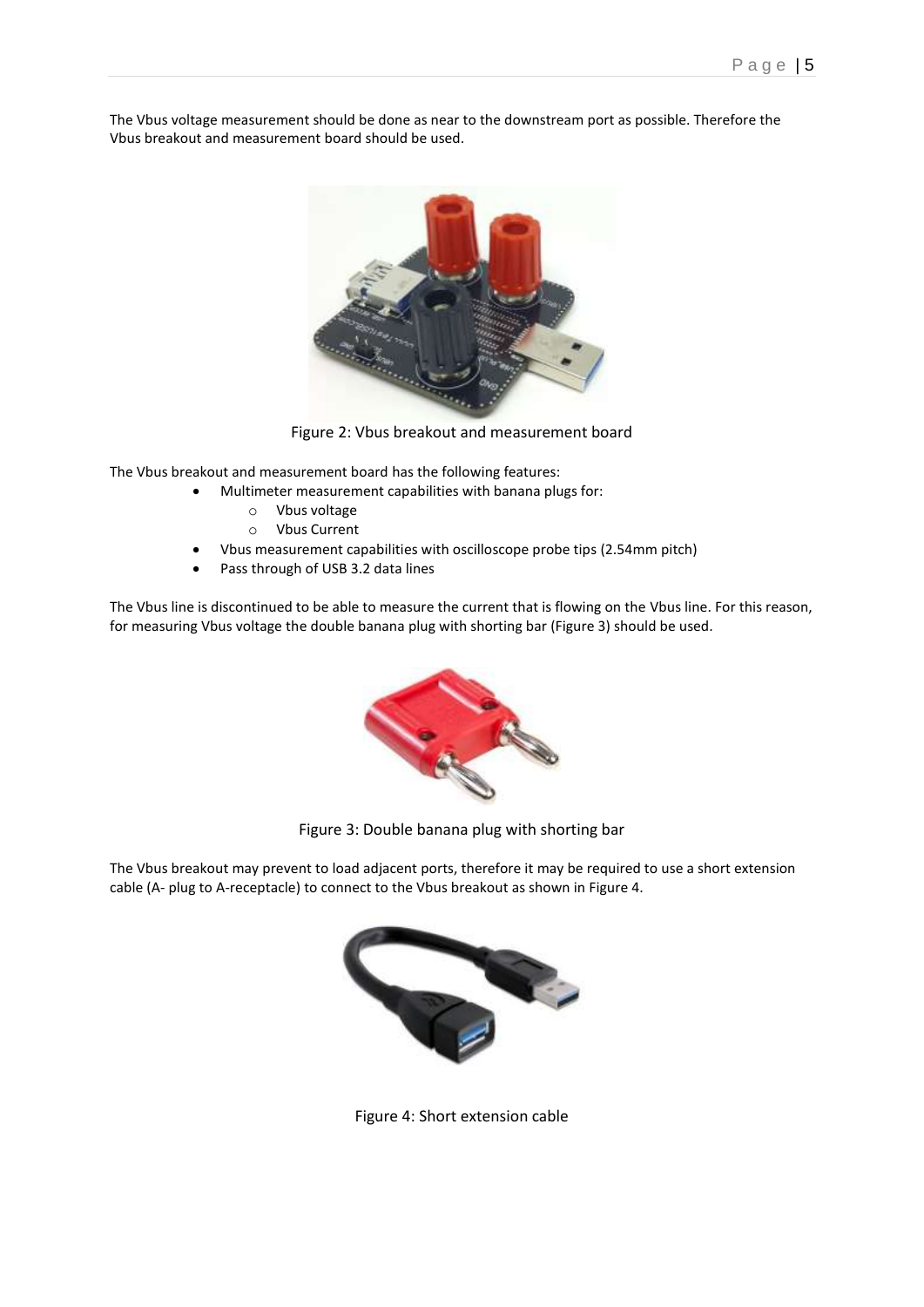# <span id="page-5-0"></span>3. Vbus drop droop requirements

The requirements are based on the following specification:

| Specification                                     | l Revision |
|---------------------------------------------------|------------|
| USB 2.0 Low, Full and High Speed Products         |            |
| USB 3.2 Super Speed and Super Speed Plus Products |            |
| USB Battery Charging 1.2 Products (BC 1.2)        |            |

#### The maximum Vbus voltage for downstream ports with A-receptacle or micro-AB receptacle is as followed:

| All USB downstream ports                                                    | All conditions |              |
|-----------------------------------------------------------------------------|----------------|--------------|
| USB Downstream port under test (non-USB Type-<br>$\mathsf{C}^{\mathsf{TM}}$ | Load (mA)      | Vbus max (V) |

Table 1: Maximum Vbus voltage

#### The minimum Vbus voltage for downstream ports with A-receptacle or micro-AB receptacle is as followed:

| USB Downstream port under test (non-USB Type-<br>$C^{TM}$ | Load (mA) | Vbus min (V) |
|-----------------------------------------------------------|-----------|--------------|
| USB 2.0 Bus-Powered hub                                   | 100       | 4.4          |
| USB 2.0 Self-Powered hub                                  | 500       | 4.75         |
| USB 3.2 Self-Powered hub                                  | 900       | 4.75         |
| PC USB 2.0 Host system                                    | 500       | 4.75         |
| PC USB 3.2 Host system                                    | 900       | 4.75         |
| Embedded Host low power (TPL Imax <100mA)                 | $TPL (*)$ | 4.4          |
| Embedded Host high power (TPL Imax >=100mA)               | $TPL (*)$ | 4.75         |
| Embedded Host USB 3.0                                     | $TPL (*)$ | 4.75         |
| BC 1.2 CDP capable hub, host embedded or host port        | 1500      | 4.75         |
| <b>BC 1.2 DCP</b>                                         | 1500      | 2            |

#### Table 2: Minimum Vbus voltage

#### (\*) The maximum load is depending on the Target Peripheral List (TPL) of the embedded host

The droop load is depending on the

| USB Droop load adjacent to port under test, | <b>Droop Load (mA)</b> | Vbus droop max (mV |
|---------------------------------------------|------------------------|--------------------|
| USB 2.0 Port                                | 100                    | 330                |
| USB 3.2 Port                                | 150                    | 330                |
| USB BC 1.2 Port                             | 500                    | 330                |

Table 3: Droop load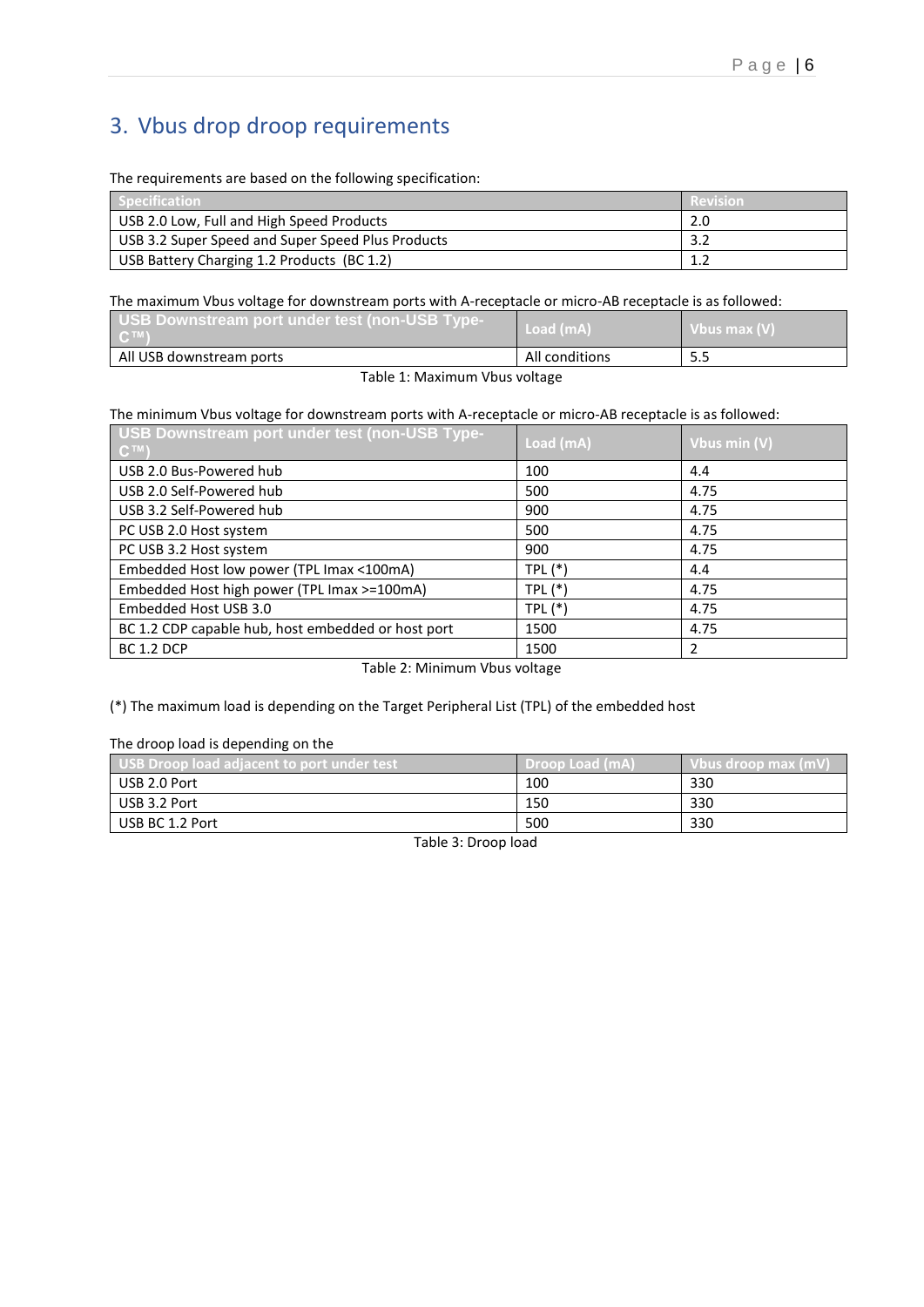## <span id="page-6-0"></span>4. Test procedure

## <span id="page-6-1"></span>4.1Drop Test

The Drop Test determines whether or not a port can provide the Vbus required voltage levels on all ports when the ports are non-loaded and fully loaded. Table 1 and Table 2 provides the voltage limits for USB 2.0, 3.2 and Battery Charging 1.2 ports in loaded and non-loaded configurations.

A system with USB 2.0, 3.2 or BC 1.2 ports must be tested with all ports loaded simultaneously to the appropriate levels. For end-product hosts/hubs the power supply used during the testing should be the same as that which will be provided to consumers in the market if applicable.

Note: The cumulative load produced on the USB ports should not exceed 5A when testing non-USB Type-C™ products. Hence when testing it may not be necessary to load all ports if the sum of all currents is greater than 5 A. If a host has more than 5 USB 3.2 ports it is necessary to adjust the loads in order to draw close to 5A.

Example: Loading 4 ports to USB 3.2 levels and 2 ports to USB 2.0 levels will draw a total of 4.6A. An additional Low-Power load must be added to the total to account for the unconfigured current draw of the droop port, resulting in either 4.7A or 4.75A total load. This is as close as possible to the 5A maximum this fixture can provide while still fully loading many of the 3.2 ports.

## <span id="page-6-2"></span>4.1.1 Drop Hub or Host Downstream port multimeter approach

#### *4.1.1.1 Equipment Used*

| Quantity | ltem <b>I</b>                        | <b>Description/Model</b>                                           |
|----------|--------------------------------------|--------------------------------------------------------------------|
|          | Multimeter                           | DC Voltmeter to measure between Vbus and GND                       |
|          | Drop Droop fixture                   | Use the drop ports to load the downstream ports under test         |
|          | Vbus breakout and measurement board  | To measure Vbus near to the downstream port                        |
|          | 1m USB Cables                        | Quantity of USB cables depend on the ports accessible.             |
|          |                                      | Use cable with low Vbus resistance.                                |
|          | Short extension cable                | The Vbus breakout may prevent to load adjacent ports and therefore |
|          |                                      | it may be required to use a short A plug to A receptacle cable to  |
|          |                                      | connect to the Vbus breakout.                                      |
|          | Double banana plug with shorting bar | To short the Vbus on the Vbus breakout and measurement board.      |

#### *4.1.1.2 Drop test procedure for unloaded setup with multimeter*

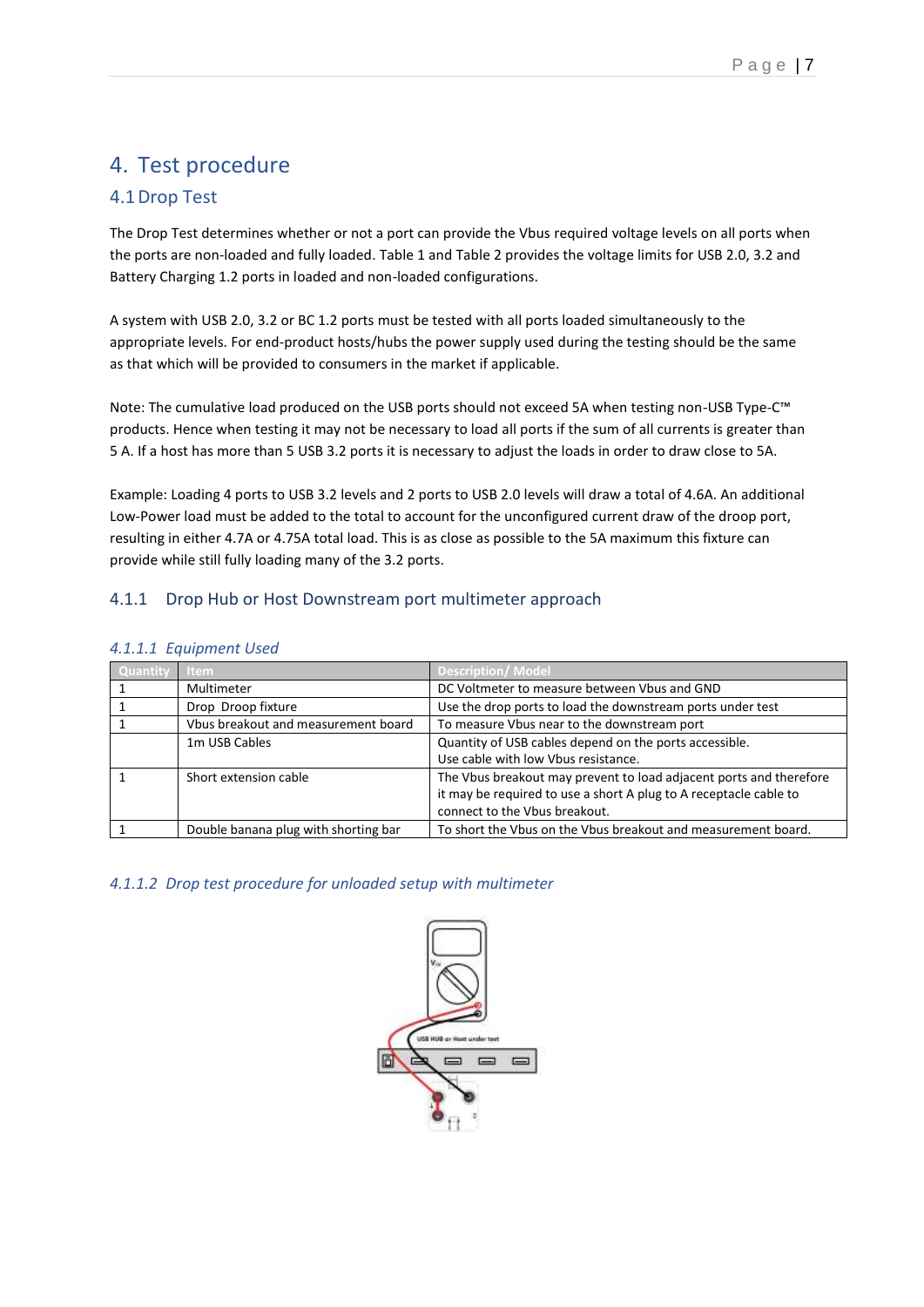Measure the unloaded voltage of each port under test at the Vbus breakout and check the voltage level against that of the unloaded values in Table 1 and Table 2. If the voltage level is beyond the table limits the host or hub fails the test.



#### *4.1.1.3 Drop test procedure for fully loaded setup with multimeter*

Attach all host or hub ports to drop load ports. Set the correct load setting by placing the jumper at each drop port (see Table 2). Short the Vbus with the double banana plug with shorting bar and measure the loaded voltage of each port under test at the Vbus breakout and check the value against that of the loaded value in Table 1 and Table 2. If the voltage is beyond the table limits the Host or Hub fails the test.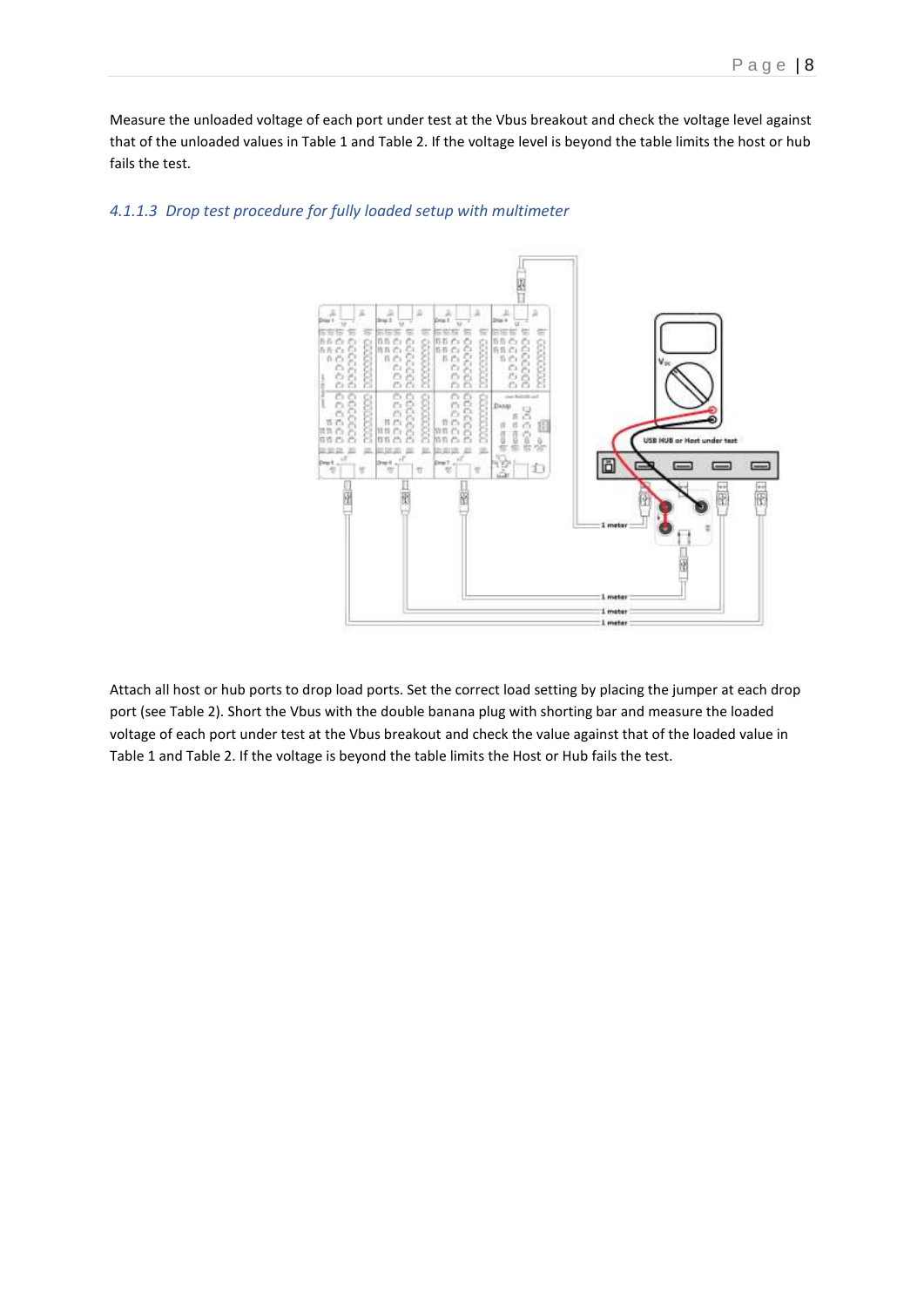## <span id="page-8-0"></span>4.1.2 Drop Hub or Host Downstream port oscilloscope approach

#### *4.1.2.1 Equipment Used*

| Quantity | ltem.                                | <b>Description/ Model</b>                                                                                                                                                |
|----------|--------------------------------------|--------------------------------------------------------------------------------------------------------------------------------------------------------------------------|
|          | Oscilloscope                         | Oscilloscope with two probes                                                                                                                                             |
|          | Drop Droop fixture                   | Use the drop ports to load the downstream ports under test                                                                                                               |
|          | Vbus breakout and measurement board  | To measure Vbus near to the downstream port                                                                                                                              |
|          | 1m USB Cables                        | Quantity of USB cables depend on the ports accessible.<br>Use cable with low Vbus resistance.                                                                            |
|          | Short extension cable                | The Vbus breakout may prevent to load adjacent ports and therefore<br>it may be required to use a short A plug to A receptacle cable to<br>connect to the Vbus breakout. |
|          | Double banana plug with shorting bar | To short the Vbus on the Vbus breakout and measurement board.                                                                                                            |

#### *4.1.2.2 Drop test procedure for unloaded setup with oscilloscope*



Measure the unloaded voltage of each port under test at the Vbus breakout and check the value against that of the unloaded value in Table 1 and Table 2. If the voltage is beyond the table limits the host or hub fails the test.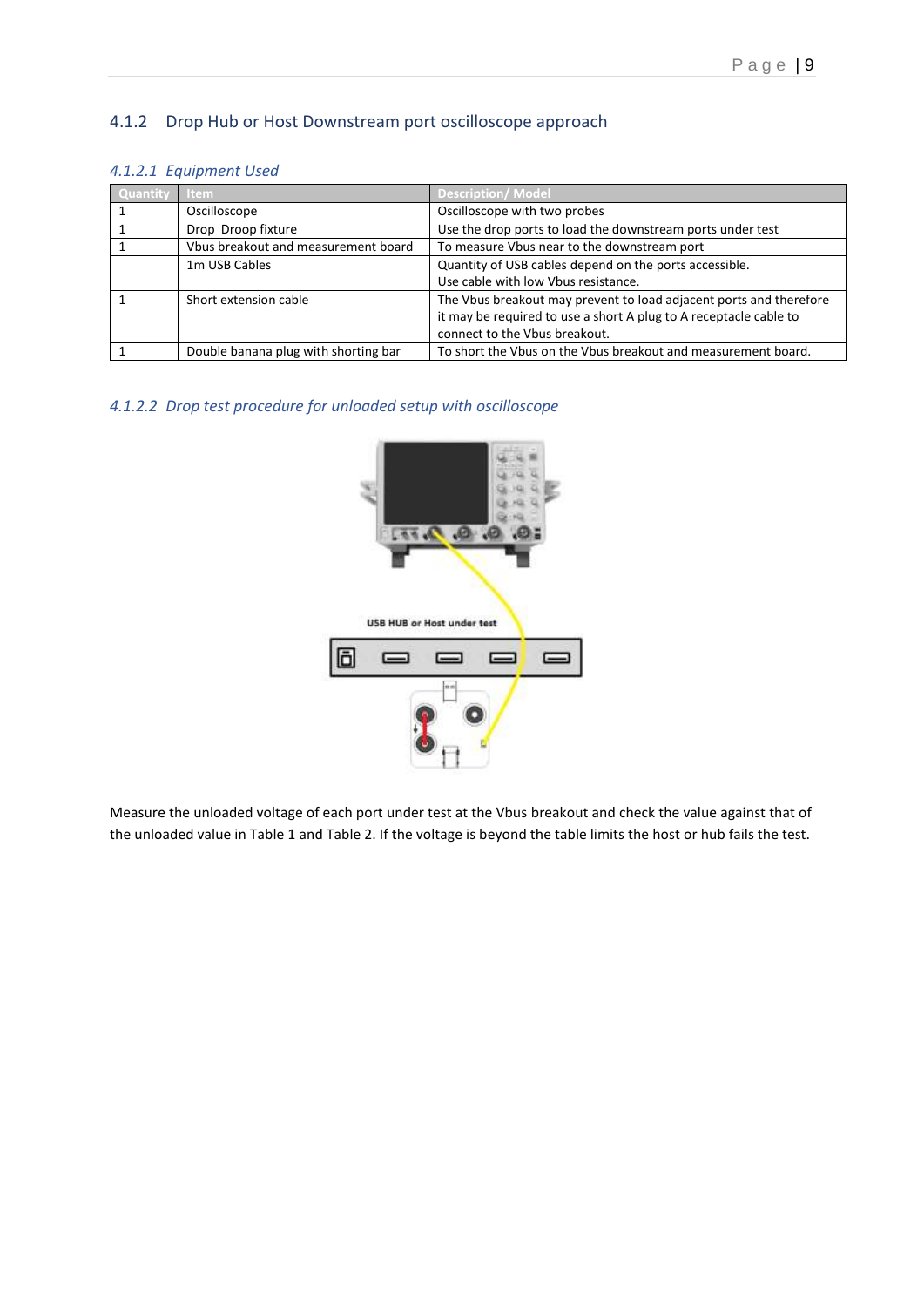



Attach all host or hub ports to drop load ports. Set the correct load setting by placing the jumper at each drop port (see Table 2). Short the Vbus with the double banana plug with shorting bar and measure the loaded voltage of each port under test at the Vbus breakout and check the value against that of the loaded value in Table 1 and Table 2. If the voltage is beyond the table limits the Host or Hub fails the test.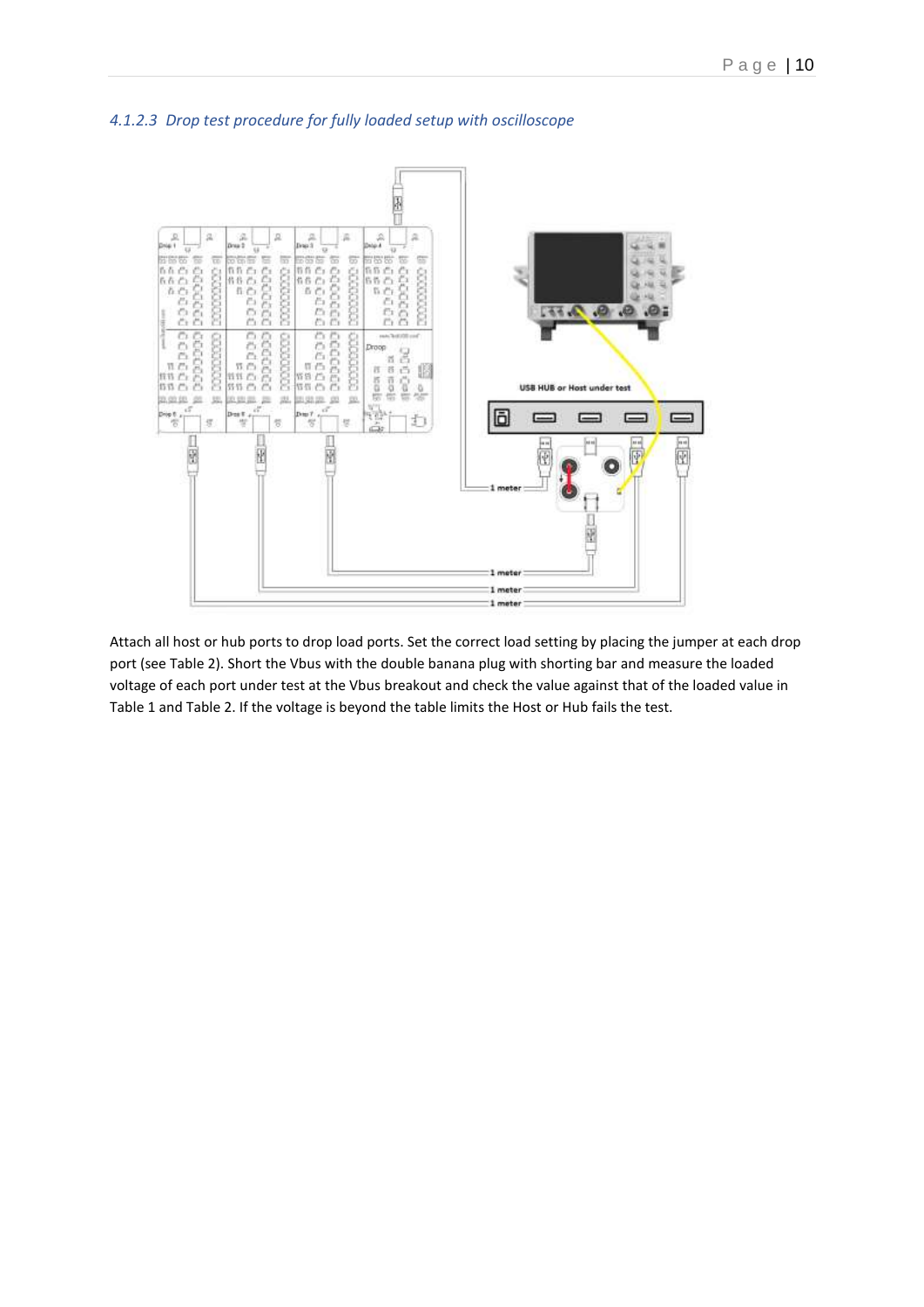## <span id="page-10-0"></span>4.2Droop Test

The Droop test measures the amount of voltage droop that a loaded port produces on its Vbus line when a device is connected or resumed from an adjacent port. USB 2.0, USB 3.2 and BC1.2 specify a maximum droop voltage of 330mV. The Droop test is only applicable for hub or host with more than one accessible downstream port.

#### <span id="page-10-1"></span>4.2.1 Droop Hub or Host Downstream port

#### *4.2.1.1 Equipment Used*

| Jantity | <b>Item</b>                          | Description/ Model                                                 |
|---------|--------------------------------------|--------------------------------------------------------------------|
|         | Oscilloscope                         | Oscilloscope with two probes                                       |
|         | Drop Droop fixture                   | Use the drop ports to load the downstream ports under test         |
|         | Vbus breakout and measurement board  | To measure Vbus near to the downstream port                        |
|         | 1m USB Cables                        | Quantity of USB cables depend on the ports accessible.             |
|         |                                      | Use cable with low Vbus resistance.                                |
|         | Short extension cable                | The Vbus breakout may prevent to load adjacent ports and therefore |
|         |                                      | it may be required to use a short A plug to A receptacle cable to  |
|         |                                      | connect to the Vbus breakout.                                      |
|         | Double banana plug with shorting bar | To short the Vbus on the Vbus breakout and measurement board.      |

#### *4.2.1.2 Droop test procedure*



Attach to one host or hub port the droop load (see Table 3). Set the correct droop load setting by placing the jumper. All the remaining host or hub ports should be connected to the drop loads. Set the correct load setting by placing the jumper at each drop port (see Table 2). The most droop effect is typical seen when connecting the droop load nearest to the port under test. Therefore connect the droop load adjacent to Vbus breakout of the measurement port.